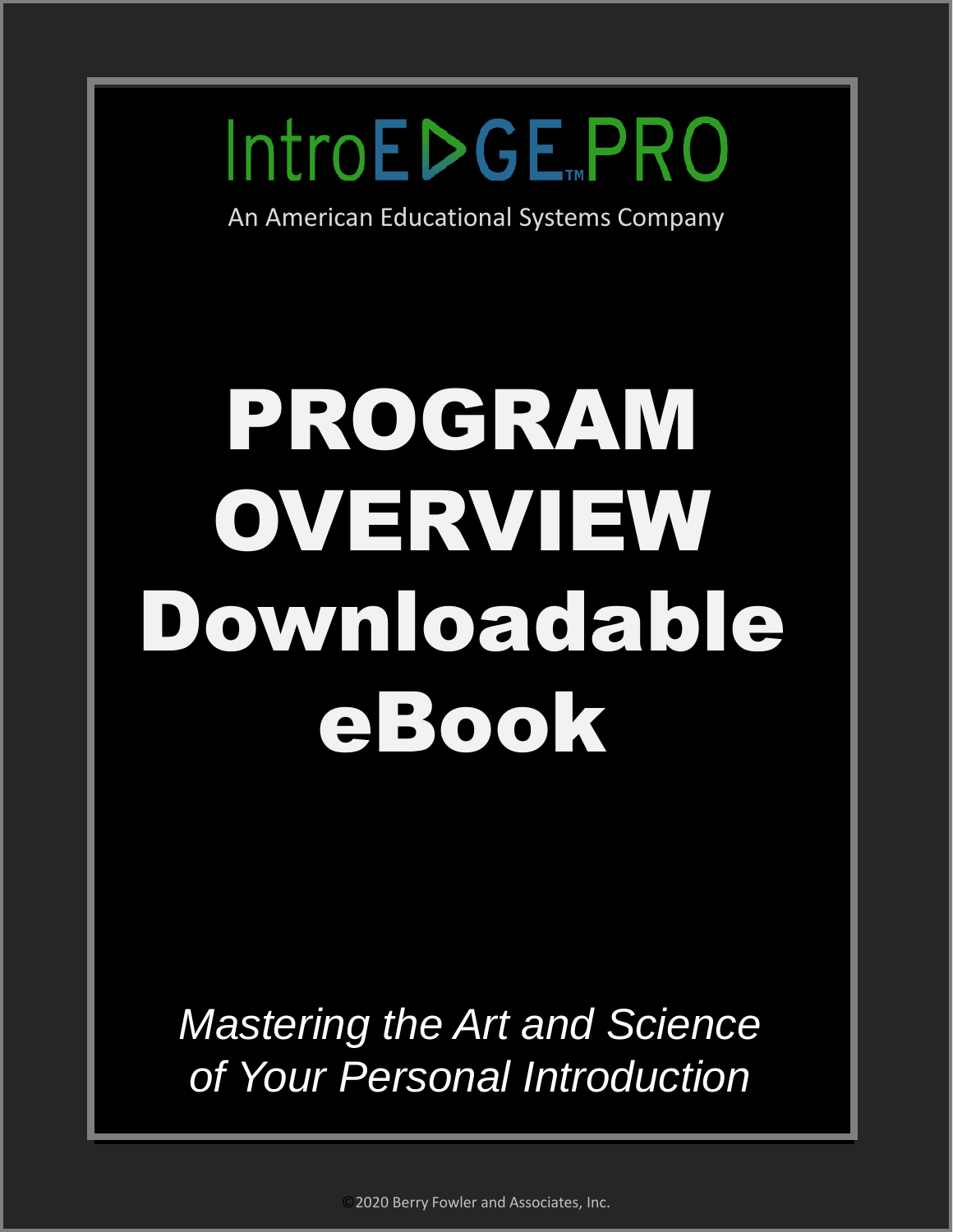#### Foreword from IntroEDGE PRO's Creator



Thank you for your interest in our IntroEDGE™ PRO Coaching Program. Over forty years of research and development is the basis for developing what just may be the most important and meaningful educational experience I have ever created.

IntroEDGE™ PRO teaches you a crucial skill that is rarely taught in schools. It is a skill so powerful and empowering once you master it you will have a genuine advantage over all others. It is the ability to clearly, effectively and powerfully answer the simple but important question, "Tell me about yourself?".

It is the number one question we are asked countless times throughout our lives and how we answer can make all the difference.

I created IntroEDGE™PRO to provide you with the knowledge, skills and confidence to deliver an incredibly powerful professional introduction and make an unforgettable first impression.

I believe you will find our program overview helpful in learning about the many benefits you will gain from your IntroEDGE™ PRO coaching experience. However, if you have additional questions or need assistance with our enrollment process, please do not hesitate to email us or call.

Sincerely,

Berry

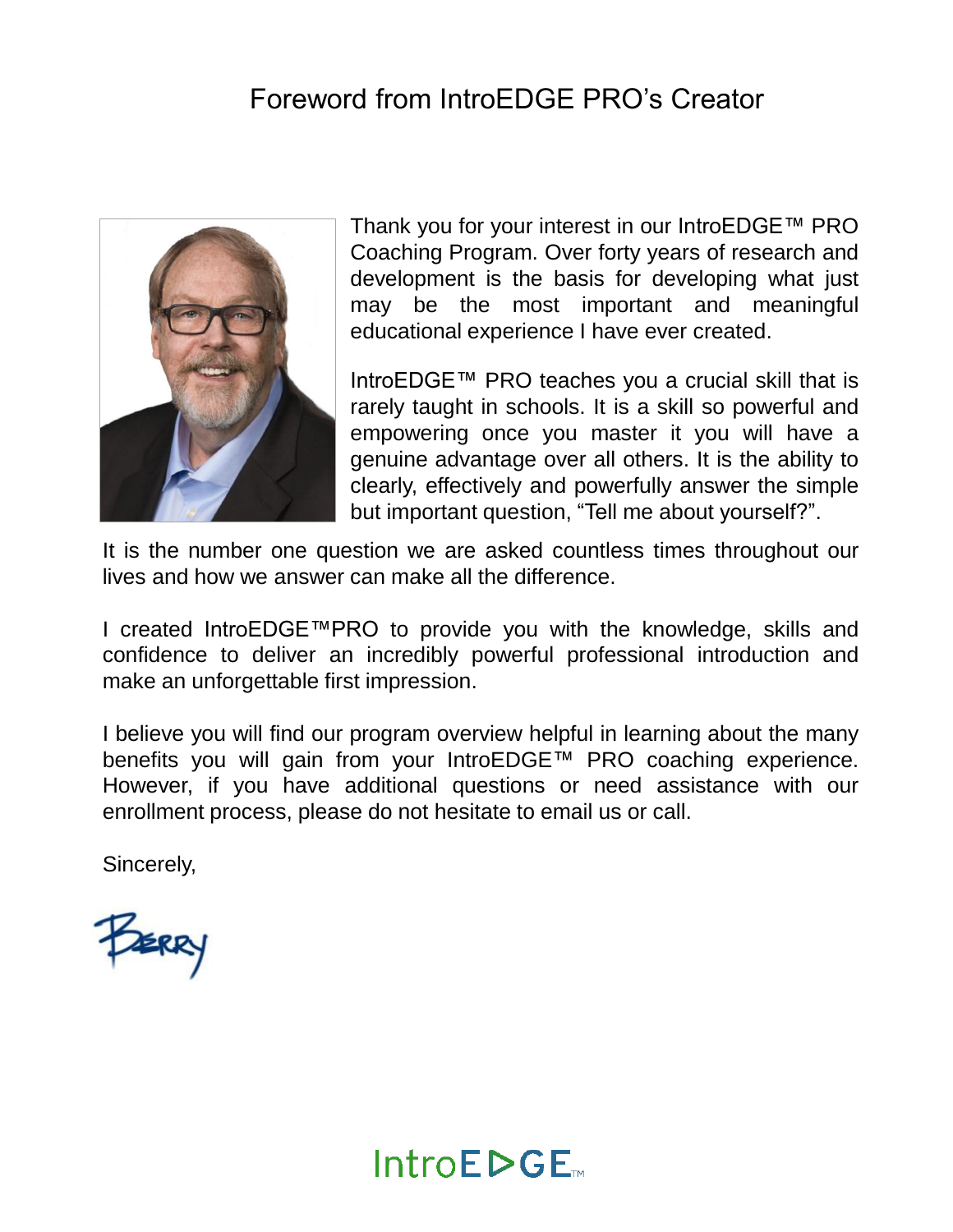Throughout our lives we are presented with numerous opportunities for advancement and success. However, far too few of us are fully prepared to take advantage of a potentially meaningful encounter. That's where IntroEDGE™ PRO can make the difference.

Whether it is an interview for an interesting job opportunity or preparing for a professional presentation, having the knowledge, skills and confidence to deliver an exceptionally powerful and unforgettable introduction can give you a distinct edge over others. And, that is exactly what our IntroEDGE™ PRO Coaching Program is all about.

We teach the art and science of the personal introduction.

Our IntroEDGE™ PRO Coaching Program was created by world renowned educator and celebrated social entrepreneur, Berry Fowler, the founder and former chairman of Sylvan Learning Centers. Berry's highly energetic teaching style engages you as you move through a journey of self-discovery and master the skills and techniques of crafting and delivering a powerful personal and professional presentation.

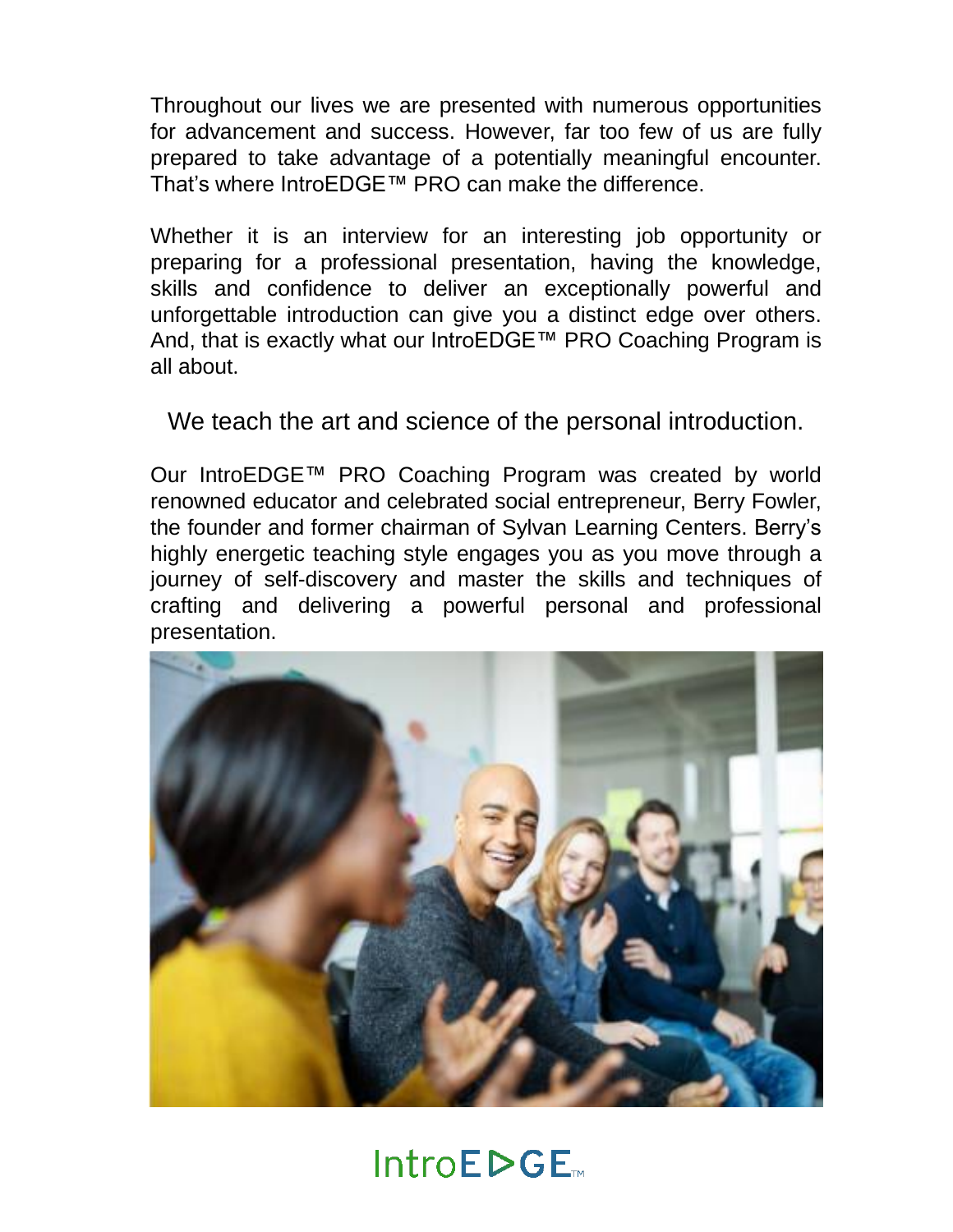#### Two IntroEDGE™ PRO Learning Options

Our IntroEDGE™ PRO Coaching Program offers you two powerful learning options to gain your IntroEDGE™ from home.

Option One: Online Self-Directed Program



With Option One you may enroll in our Online Self-Directed Coaching Program. Here you can access our complete online program twenty- four hours a day. You may move through Berry Fowler's step-by-step guided lessons on your own schedule and at your own pace, taking as much time as you need to develop and perfect your professional IntroEDGE™ introduction.

#### Option Two: Individualized, Live Online One-to-One Coaching



Option Two is our premier learning and coaching experience. With this option, you will have full access to the IntroEDGE™ PRO video lessons while you receive individualized, one-to-one coaching from your own IntroEDGE™ Certified Success Coach. From start to finish, your IntroEDGE™ PRO Coach will help you to remain focused, motivated and moving forward as you develop skills that will last a lifetime.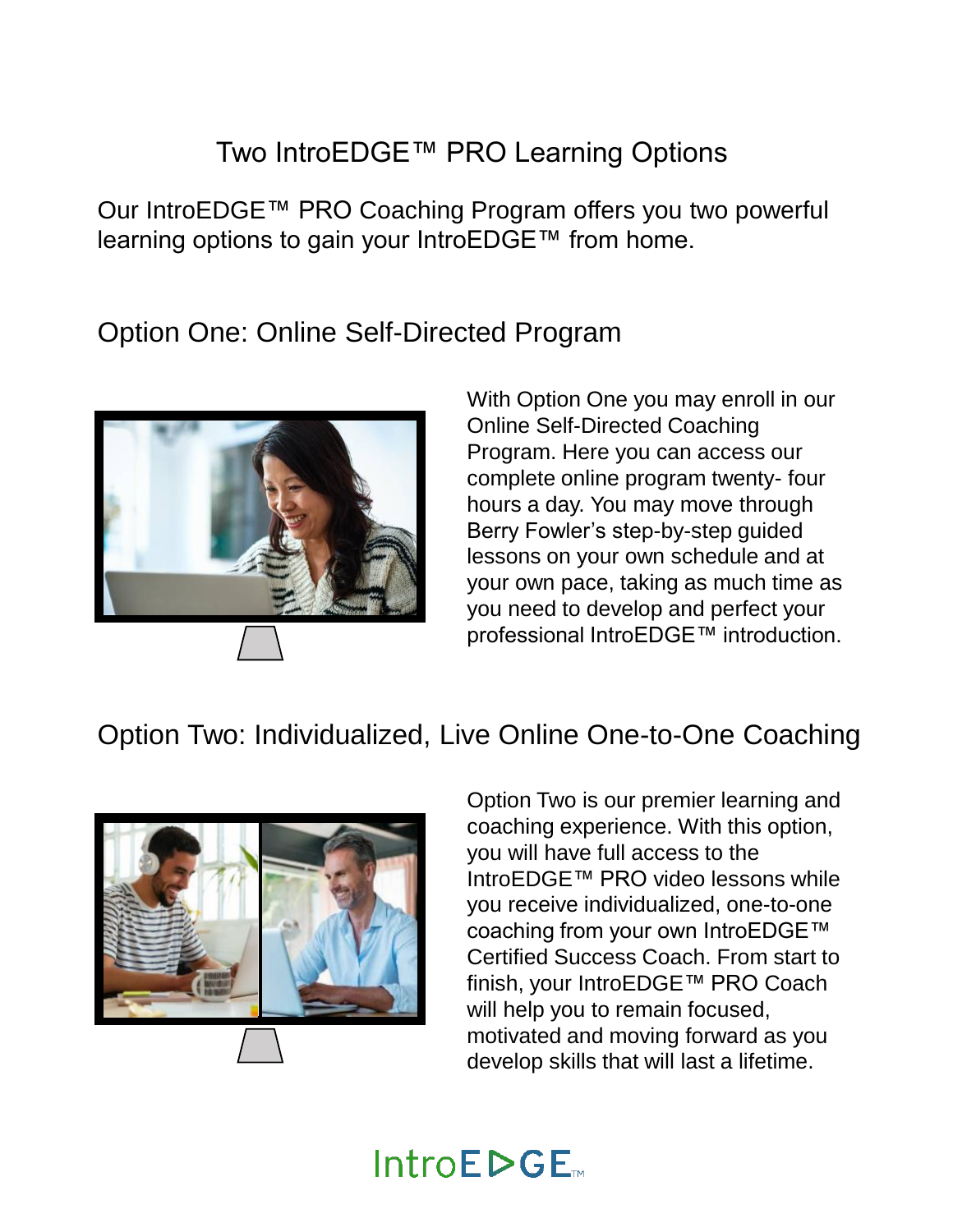#### Three Phases of the IntroEDGE™ PRO Coaching Program



In Phase 1, you are coached through a series of exercises as you learn about yourself and gather all the information you will need to create your personal IntroEDGE™.



In Phase 2, you follow step-by-step directions and exercises designed to teach you how to effectively organize all the information you have collected and identify the essential elements of a powerful personal presentation.



In Phase 3, you learn how to pull it all together as you are coached through the writing and delivery of a well-organized and passionately delivered introduction of yourself. During this section, you also learn how to easily and effectively customize and tailor your personal presentation to a variety of real-life situations. By the end of Phase 3, you will have mastered your IntroEDGE™.



Bonus: Our IntroEDGE™ PRO Coaching Program also provides you with tips and instruction on how to create a powerful video presentation.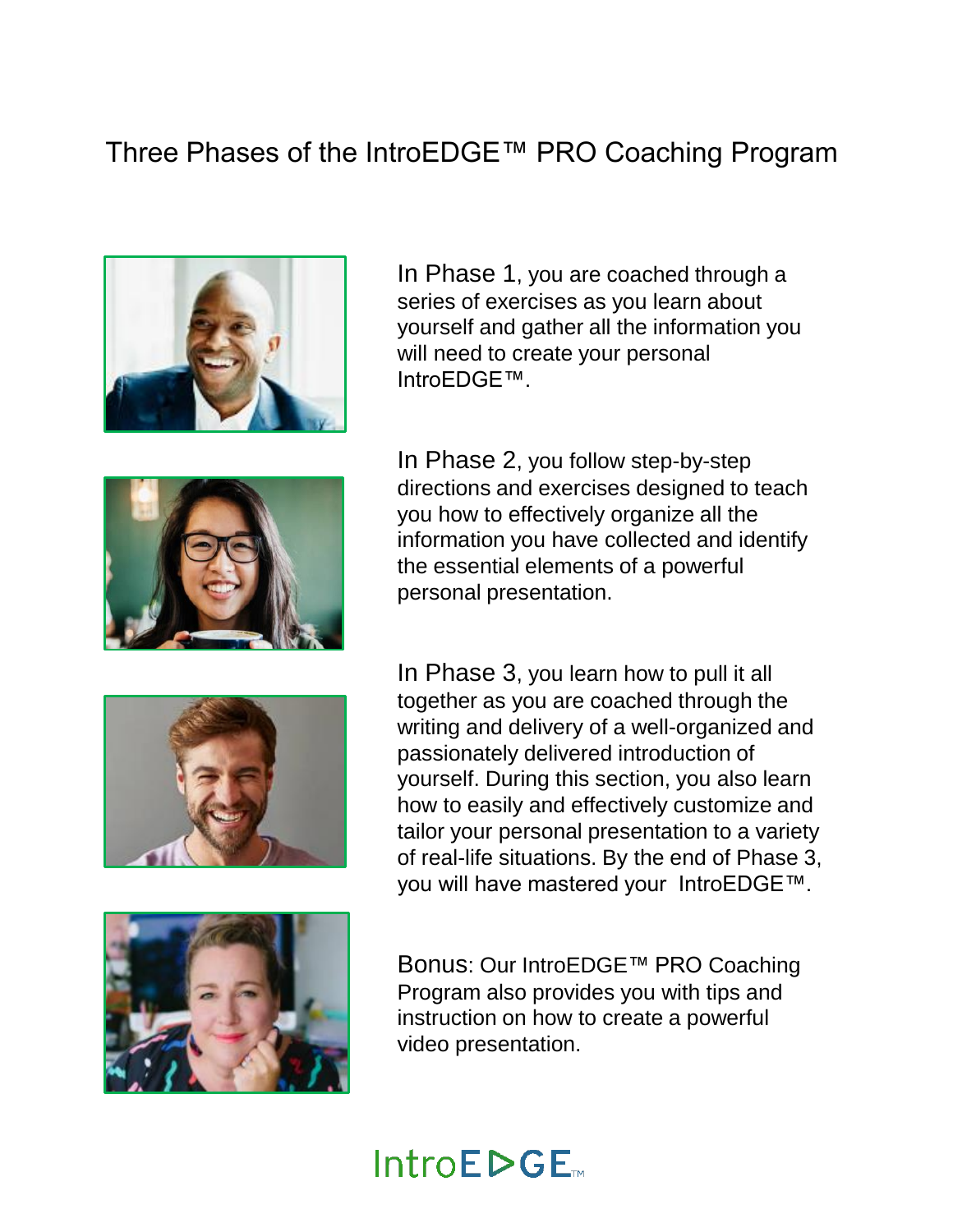#### IntroEDGE™ PRO Coaching Program Twelve Coaching Lessons - Sixteen Videos – Lifetime Access

The IntroEDGE™ PRO Coaching Program comes with twelve powerful and engaging coaching lessons on sixteen videos. Although many find they can easily complete the entire IntroEDGE™ PRO program in as little as seven days, there is no hurry. You may move through the program at your own pace and on your own schedule.



During the IntroEDGE™ PRO Coaching Program you learn:

- **How to identify, appreciate and value who you truly are and what** makes you unique
- How to recognize and capitalize on your personal strengths, gifts and talents
- How to clearly articulate your passions and your goals and objectives
- How to organize and craft your own compelling and succinct individual story
- How to employ proven techniques to present yourself in a powerful, professional and unforgettable way